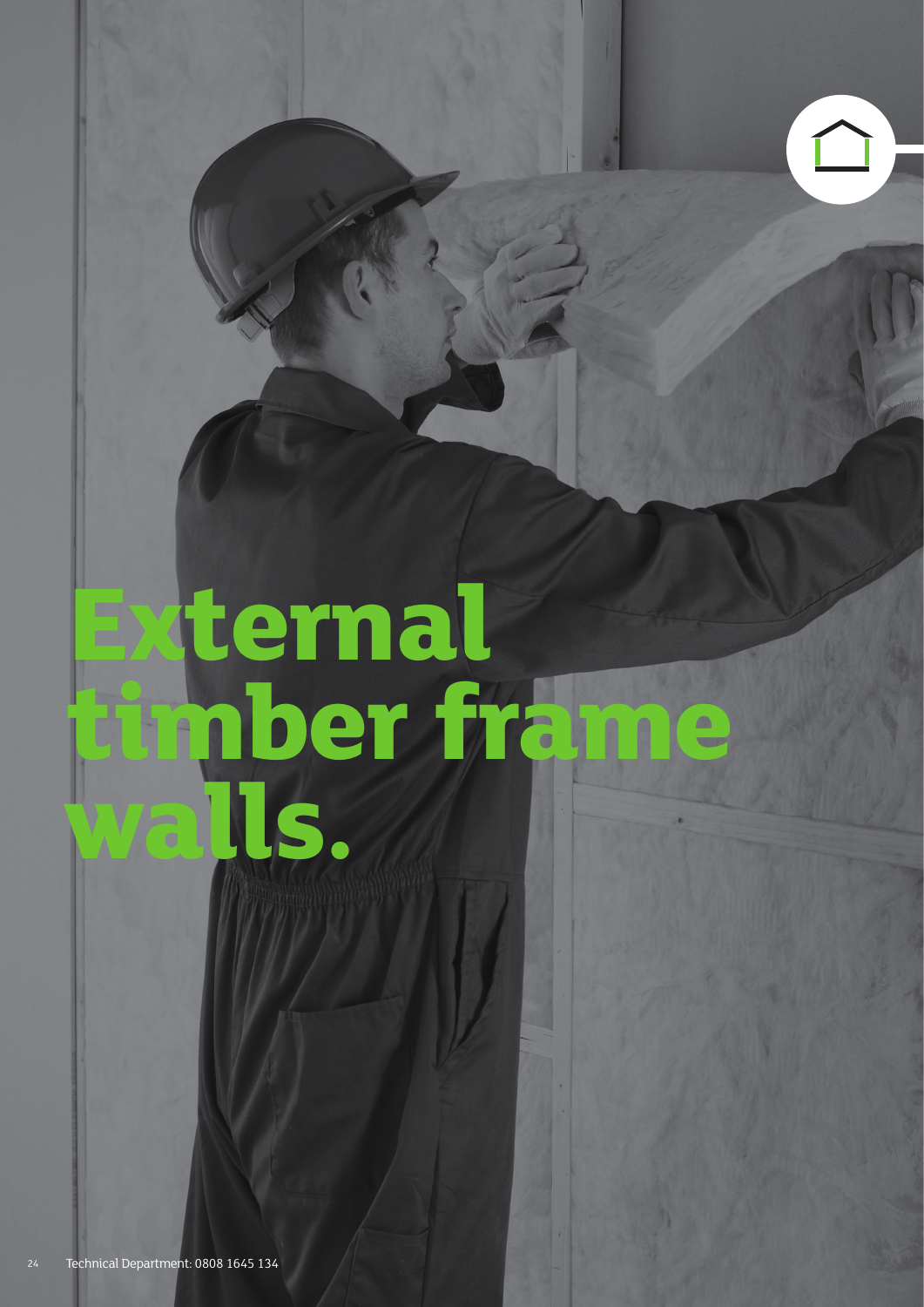## **Superglass Timber & Rafter Insulation.** Superior thermal performance in timber frame walls.

**Today's modern timber frame structures are precisionengineered, strong and durable, comprising of a build method which relies on timber frame as a basic means of structural support; carrying the loads imposed by the floors and roofs, before transmitting them to the foundations.**

Timber frame currently accounts for around 25% of new homes in the UK and over 80% of all new homes built in Scotland use this method. Around 75% of self-builders use timber frame construction as their primary build method. This build type is utilised by every sector of the construction industry and is very popular for hotels and student accommodation. As with all forms of structural timber, timber frame has superb environmental credentials, as well as being quick and easy to construct.

In addition to providing installers with a flexible, time efficient insulation solution, Superglass timber frame products deliver superior levels of thermal and acoustic performance time after time. This makes Superglass insulation the natural partner for this growing method of construction.

#### **Thermal Insulation**

#### **Superglass Timber & Rafter Rolls/Batts for timber frame walls**

**Superglass Timber & Rafter Roll/Batts** are lightweight, non-combustible glass mineral wool insulation products. The flexible rolls and batts are manufactured to allow easy installation between common stud spacings and minimum on-site cutting and waste. The products are self-supporting by friction fitting supergla between timber studs, which **NEW** helps to eliminate air gaps. Timber & Rafte



| <b>Superglass Products</b>      | <b>Thermal conductivity</b> |
|---------------------------------|-----------------------------|
| Timber & Rafter Roll or Batt 32 | $0.032$ W/mK                |
| Timber & Rafter Roll or Batt 35 | $0.035$ W/mK                |
| Timber & Rafter Roll or Batt 40 | $0.040$ W/mK                |

Our technical team will help you find **the best solution** for your application, call **0808 1645 134**.



Superglass are members of the Structural Timber Association, the UK's foremost timber organisation, leading the industry on quality, health & safety, education and technical knowledge.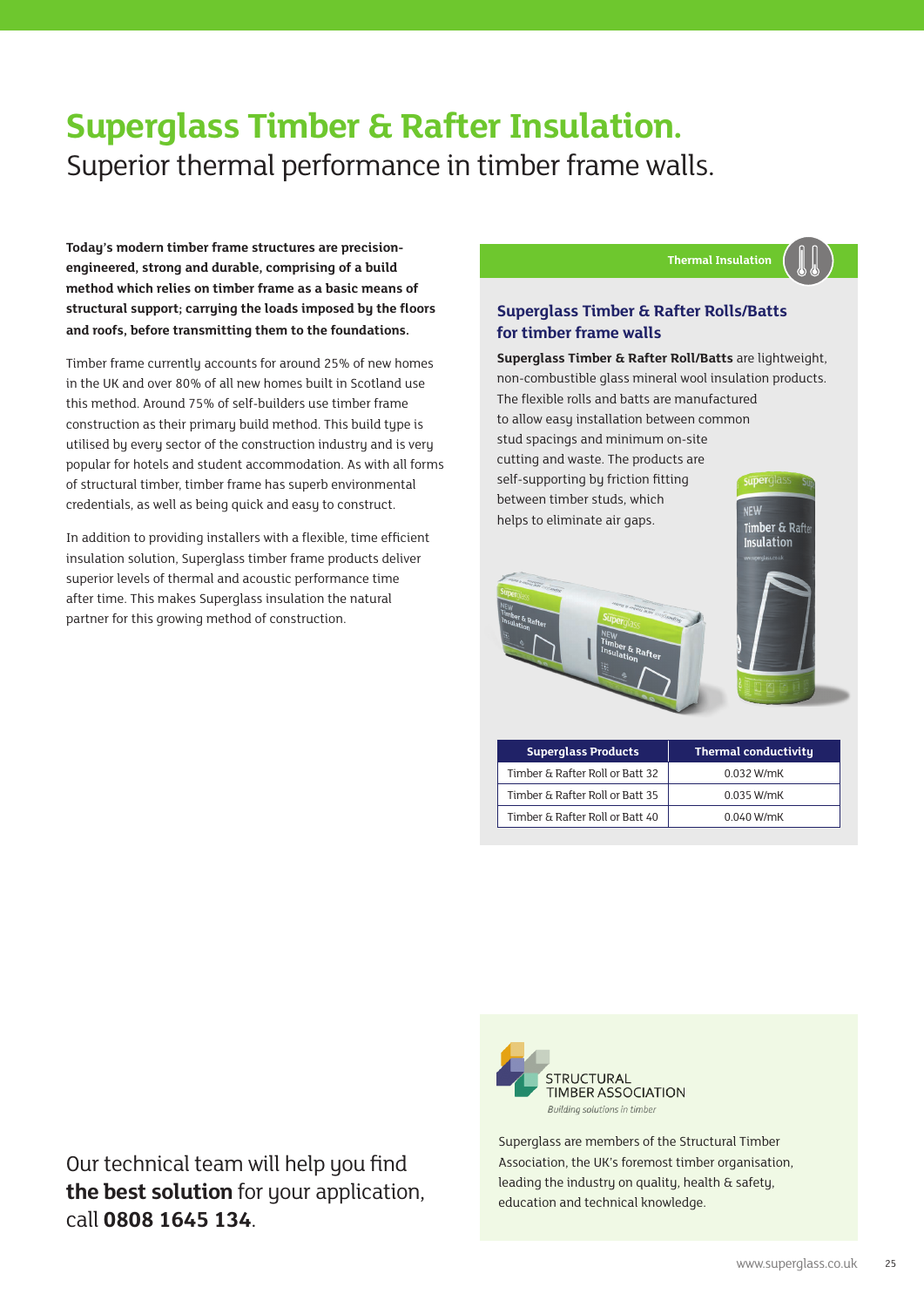# **Typical U-Values for timber frame wall applications.**

### **Standard Breather Membrane**

- 102.5mm brick
- 50mm unvented cavity (0.18m²K/W)
- Standard breather membrane
- 9mm OSB
- **Timber studs (600mm centres) with Superglass Timber & Rafter Roll or Batt**
- Standard vapour control layer (VCL)
- 12.5mm standard plasterboard (0.19W/mK)



| Insulation and stud thickness (mm) | <b>Superglass insulation</b>    | U-Value Achieved (W/m <sup>2</sup> K) |
|------------------------------------|---------------------------------|---------------------------------------|
| 140                                | Timber & Rafter Roll or Batt 32 | 0.27                                  |
| 140                                | Timber & Rafter Roll or Batt 35 | 0.28                                  |
| 140                                | Timber & Rafter Roll or Batt 40 | 0.30                                  |

Bridging Factor for timber studs 15%.

## **Reflective Breather Membrane and Reflective Vapour Control Layer (VCL)**

- 102.5mm Brick
- 50mm Unvented low-e cavity (0.77m²K/W)
- Reflective Breather Membrane
- 9mm OSB
- Superglass Insulation between timber studs
- Reflective Vapour Control Layer (VCL)
- 25mm Unvented low-e cavity between timber battens (0.78m²K/W)
- 12.5mm Standard Plasterboard (0.19W/mK)



| Insulation and stud thickness (mm) | <b>Superglass insulation</b>               | U-Value Achieved (W/m <sup>2</sup> K) |
|------------------------------------|--------------------------------------------|---------------------------------------|
| 140                                | Superglass Timber & Rafter Roll or Batt 32 | 0.19                                  |
| 140                                | Superglass Timber & Rafter Roll or Batt 35 | 0.20                                  |
| 140                                | Superglass Timber & Rafter Roll or Batt 40 | 0.21                                  |
| 90                                 | Superglass Timber & Rafter Roll or Batt 32 | 0.25                                  |
| 90                                 | Superglass Timber & Rafter Roll or Batt 35 | 0.26                                  |
| 90                                 | Superglass Timber & Rafter Roll or Batt 40 | 0.27                                  |

Bridging Factor for timber studs 15%

For any U-value calculations for alternative construction build-ups and written calculations, please email Technical-uk@tn-i.com